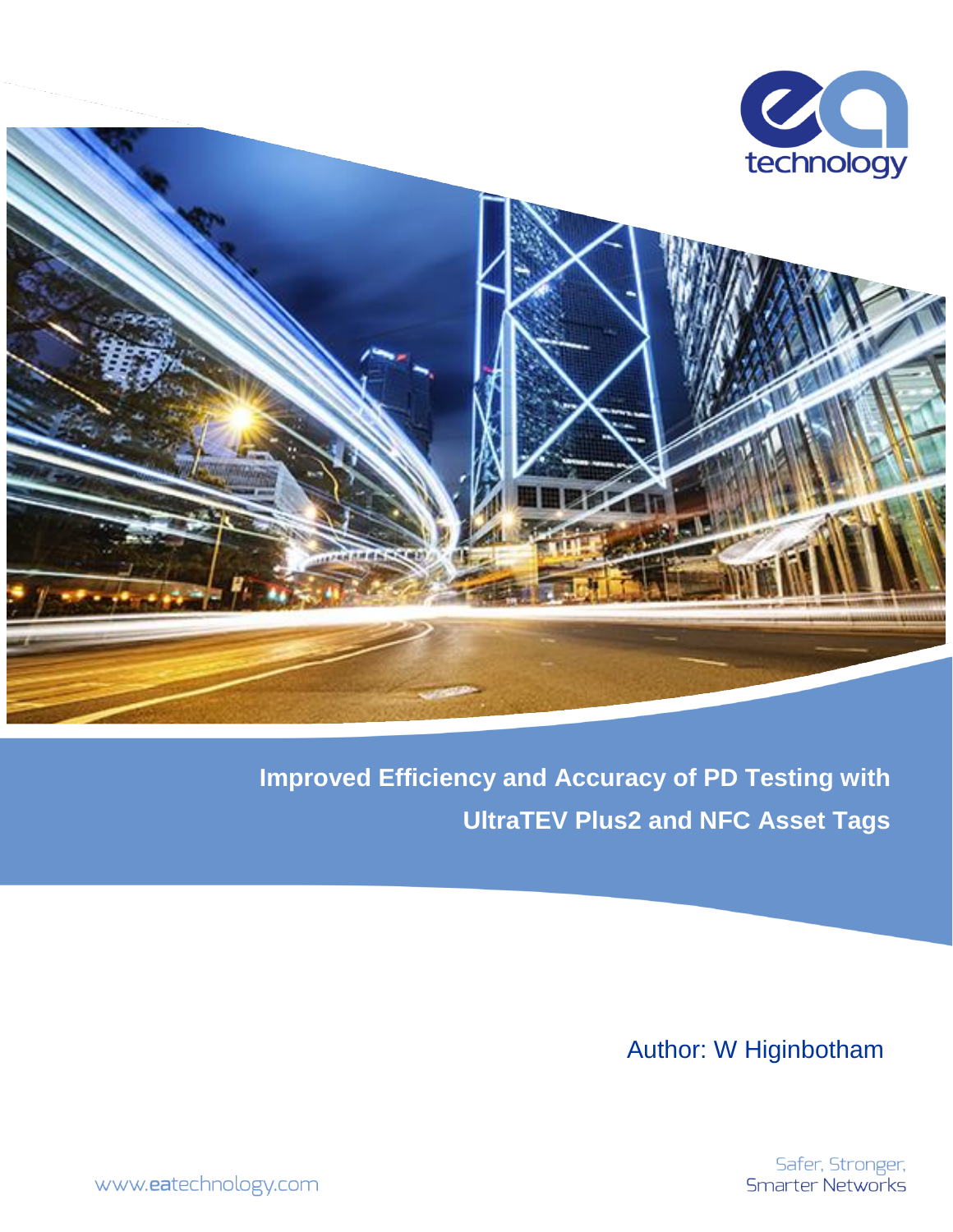#### **Introduction**

Modern advances in PD surveying equipment have added data storage and reporting functions. These capabilities provide a quantum leap over the paper and photo records of older test equipment. However, they have increased the need to enter accurate information into the hand-held equipment. This adds some challenges for the modern test technician

- $\triangleright$  Typing data into a small touchscreen can be time consuming and this can lead to inefficiencies
- $\triangleright$  Technicians can become frustrated when they have to stop and enter data, especially under adverse weather conditions
- $\triangleright$  Typing errors or abbreviations can lead to trouble interpreting data
- $\triangleright$  Mis-identifying assets can happen when different people use different names
- $\triangleright$  Locating the previous test results to look for trends can be difficult. Files can be deleted or misplaced.

EA Technology's 4<sup>th</sup> generation UltraTEV Plus2 includes data entry and recording but it also includes Near Field Communications (NFC) so that NFC Asset tags can be employed to solve these problems. NFC Asset Tags can be adhered to Assets allowing permanent asset identification and test data, as described below.

Having built in NFC and associated tags allows for the following.

- $\geq$  Substation information can be added to a report with a single click
- $\triangleright$  Identification of an asset just tested is entered with a single click
- $\triangleright$  Typing mistakes and lack of data are greatly reduced
- $\triangleright$  Technician efficiency goes up with less data entry
- $\blacktriangleright$  Reports are complete, accurate, and repeatable
- $\triangleright$  Previous test data can be stored to an NFC Asset Tags to be retrieved for comparison to current test data.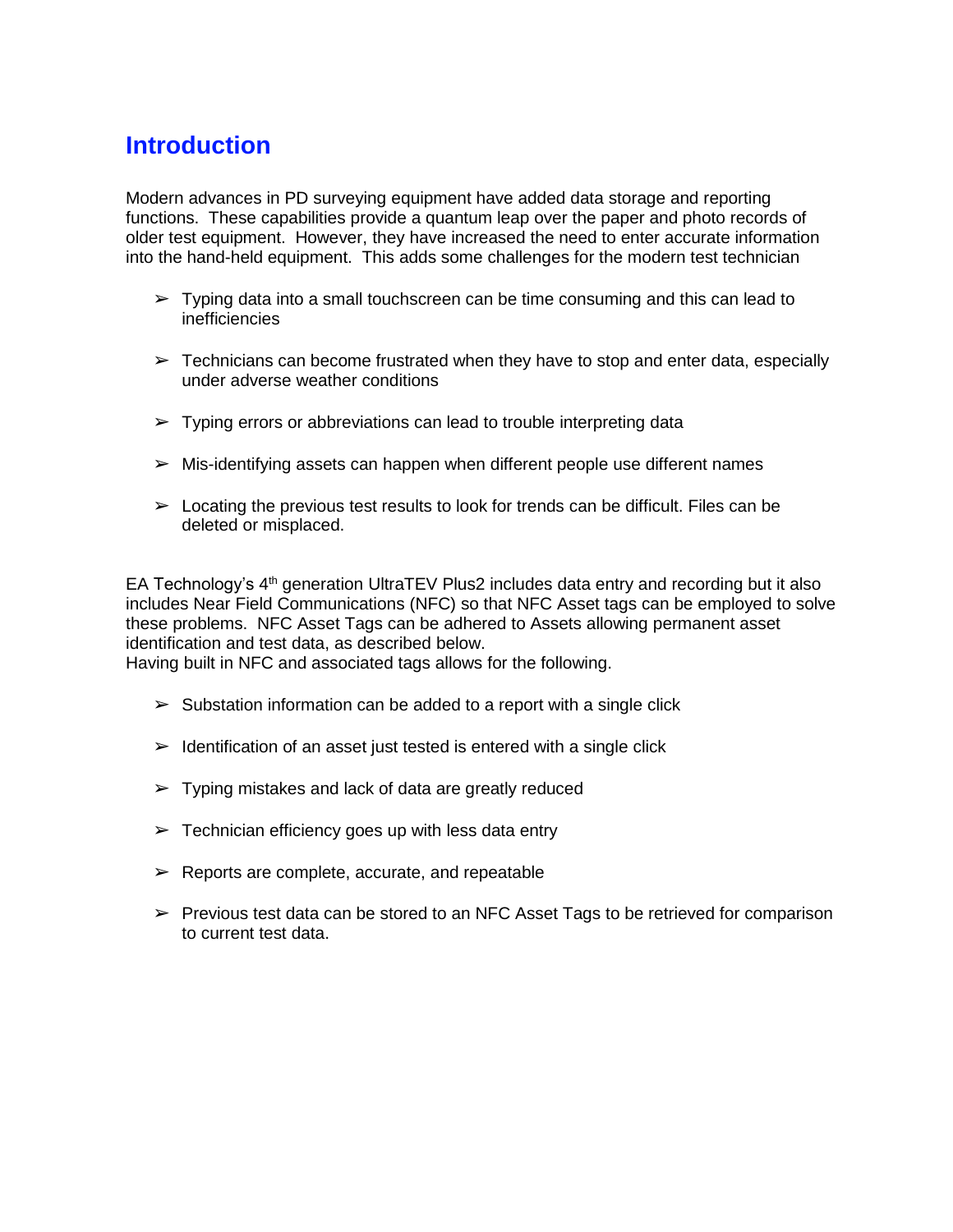## **How it works**

NFC Asset Tags are small, inexpensive devices that contain an antenna, a radio transceiver, and a non-volatile memory device encapsulated into a sealed assembly. The Tag is zero maintenance, it has no power source or battery to manage. It is powered by the radio waves of the reader/writer. The tags can take the form of a flexible sticker with adhesive or a more rugged, molded unit intended for outdoor use (+60C to -40C). Below are examples of both types.



The NFC Asset Tags are designed to be waterproof and work at extreme temperatures (+60C to -40C). They can be mounted with pressure sensitive adhesive that is designed for extreme conditions. It is important to note that special tags are required for mounting on metallic surfaces like switchgear.

The NFC Tag is powered up, written to, and read by specialized hardware in the UltraTEV Plus2. It works at 13.56 MHz and has a range of a centimeter or less. It is intended to have the transceiver touch the tag when reading / writing. The UltraTev Plus2 (UTP2) is designed to work with tags that have 888 bytes of memory.

The NFC transmitter and receiver in the UTP2 has it's antenna on the back of the unit directly inside the NFC logo.

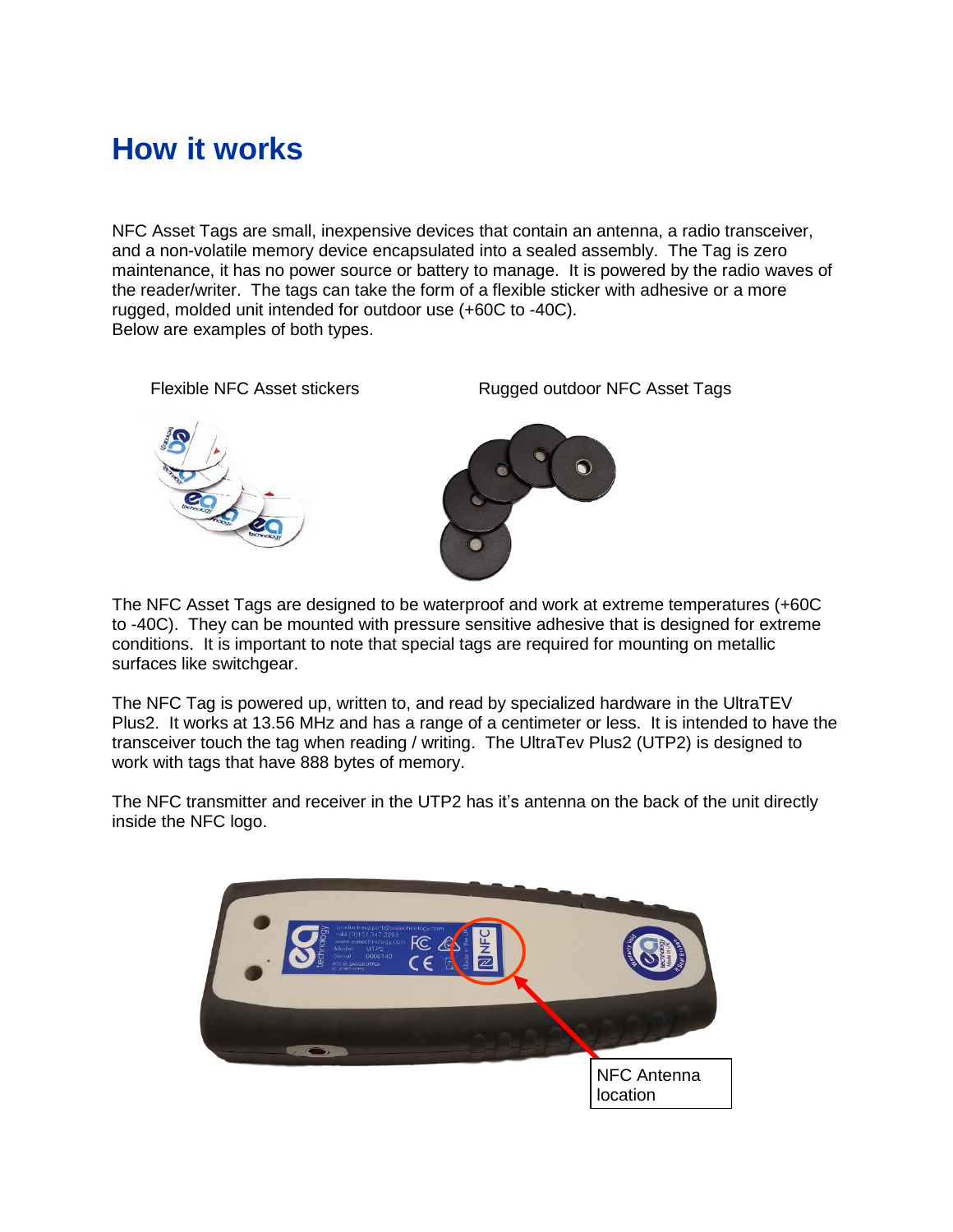### **What it does**

NFC Asset Tags come from the factory blank, ready for data to be written to them. The first time into a substation, one tag is designated the "substation general information tag" and additional tags are affixed to each asset to be tested.

When a survey is initiated, general information about the substation is entered into the UTP2. The user is then asked if they would like to write that to an NFC Asset Tag. The unit is then held up to the "Substation" Tag for a second or two and the write is performed. The following information is written to the Tag.



In future, any time a technician comes into the substation to start a survey, this NFC Asset Tag can be read with the UltraTEV Plus2 and this information will be populated into the new survey instantly and accurately.

Blank NFC Asset Tag can be affixed to each asset to be surveyed. If the test results are to be stored on the Tags, a NFC Asset Tag for each compartment surveyed is required. Otherwise a single NFC Asset Tag per asset is all that is needed.

After each measurement is taken, the panel number, asset name, and survey results are written to each NFC Asset Tag.

The next time this asset is surveyed, this information can be read from the Tag. This reduces typing and makes sure the asset identification is consistent from survey to survey.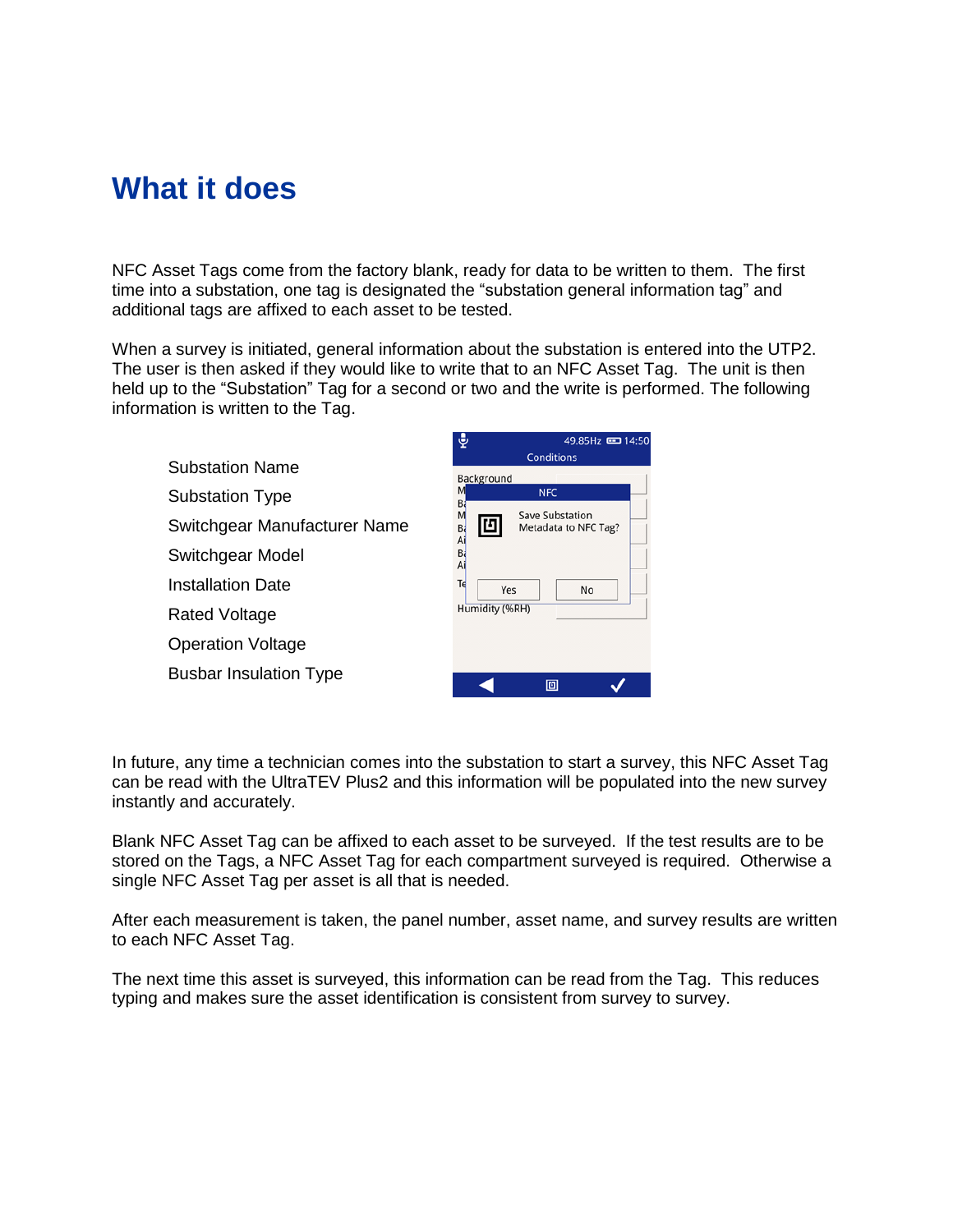# **Storing Survey Results and Trending Data**

When tests are completed and saved as part of a survey, the user has the option of storing the data to an NFC Asset tag. Not only is the panel number and panel name stored, but also the peak readings and date / time of the test.

When a second survey is performed, and the NFC Asset tag is written, the data is read and stored in the unit with other survey information. When the survey is displayed on a computer, the trend is available via a tap for each reading taken.



An example of an ultrasonic trend with 4 results is shown below.

## **Summary**

When equipment technology advances it inevitably brings along increased data handling requirements. With thousands of assets, dozens of test sets, and hundreds of people, data management becomes more difficult.

The UltraTEV Plus2 with NFC Asset Tag technology can help with test data management in a way never available previously.

- Reduced testing errors.
	- o Ensure accurate data is recorded for relevant equipment. Stored asset information and test results on the NFC Chip AND the UltraTEV Plus2.
- Increased efficiency of testing personnel.